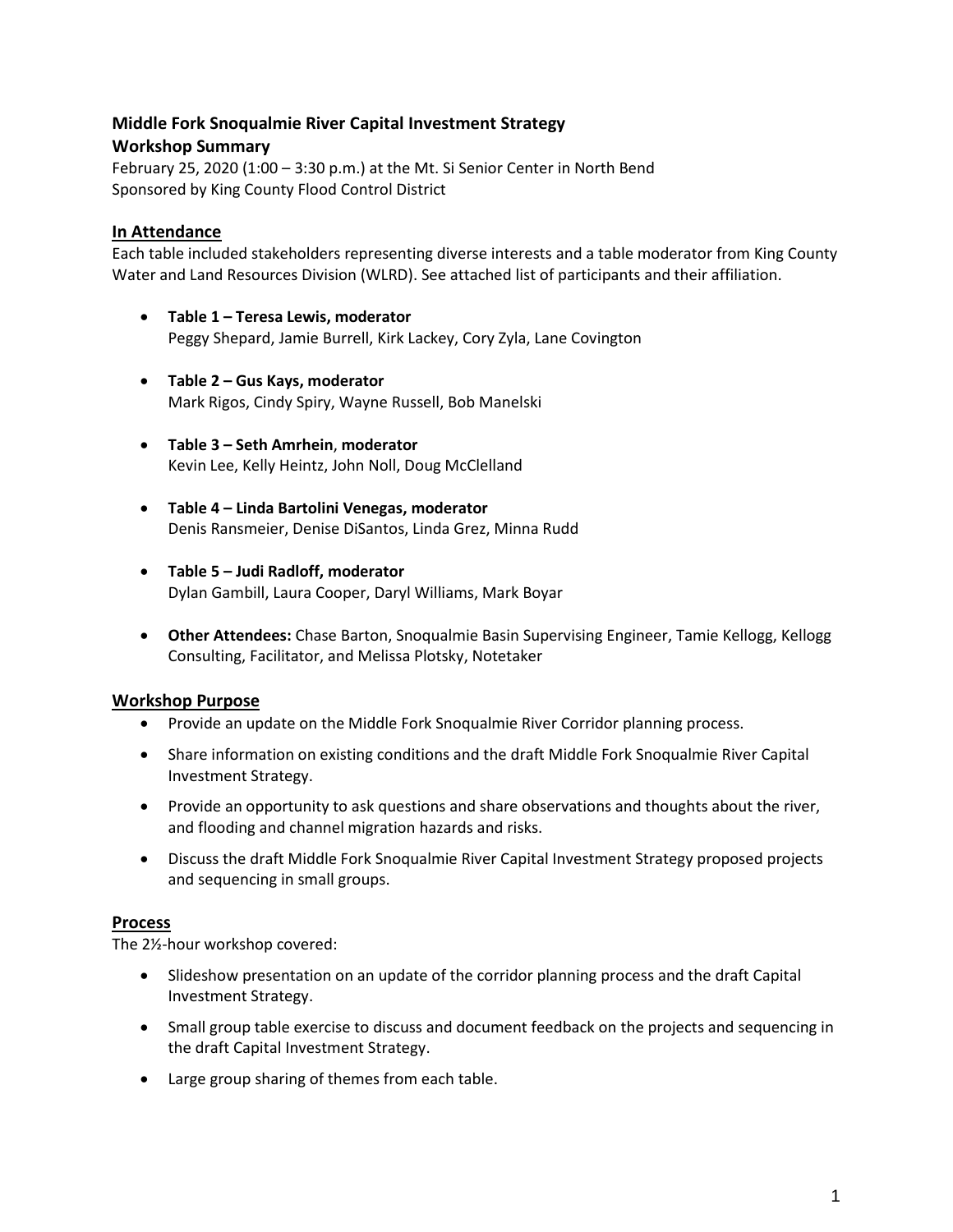### **Welcome, Introductions, and Presentation**

Tamie Kellogg welcomed everyone and reviewed the agenda and meeting process. Everyone introduced themselves and who they are representing. Chase Barton, Snoqualmie Basin Supervising Engineer, gave a slide presentation on the corridor planning process and the draft Capital Investment Strategy. Each table group then discussed the projects and project sequencing.

# **Questions, Answers, and Comments on Existing Conditions and the Draft Capital Investment Strategy (CIS)**

*The following is a summary intended to capture the general content of the comment, questions asked, and answers provided; not a verbatim transcript.*

- *1. Which levees were damaged during recent flooding?* The Mason Thorson Ells and the Mason Thorson Extension levees were damaged.
- *2. In looking at the horizon and thinking about impervious surfaces, just east of your project area, there are 326 homes that will be put in within a 7-year period. Do you think the modeling and forecasts have accurately captured things like the run-off impacts of those developments?*

No, we did not include future developments in the modeling we did. We looked at a range of flows to understand the resiliency of the system, including looking at 500-year and 100-year flood events.

*3. The City of Snoqualmie just passed a shoreline master program that allows us to build closer to the river without impervious soil provisions. Should we be considering those plans or programs that are upstream since they will influence flooding?*

The City of Snoqualmie is downstream from the planning area for this study. What happens on the Middle Fork can impact the City of Snoqualmie, but the City's regulations are not going to influence Middle Fork flooding conditions.

- *4. You mention taking logs out of the river as a solution, but they are putting logs into the river to help fish. There is a conflict there. Do you have insight on that?* King County does different activities with wood at different times. There are times when it is prioritized to remove wood that is generally driven by public safety concerns and is directed by the King County Sheriff's Office. Additionally, there are lots of projects, both flood risk reduction and habitat enhancement type projects that involve placing wood in the river.
- *5. Are there specific areas in the Middle Fork Snoqualmie River where wood needs to be removed for safety? What is the reason behind removing wood there?* We did not do a channel survey for hazard wood as part of this study, so we do not have a database of that right now. We are not currently aware of any hazard wood removal needs.
- *6. Can you explain why you ended the study area at mile four and not further upstream? There is a fair amount of residential development there. What analysis has been done further upstream to know that this is where the line should be?*

We focused on the areas where King County and the Flood Control District can take actions to influence and reduce flood risks. There are actions upstream of the project area and in the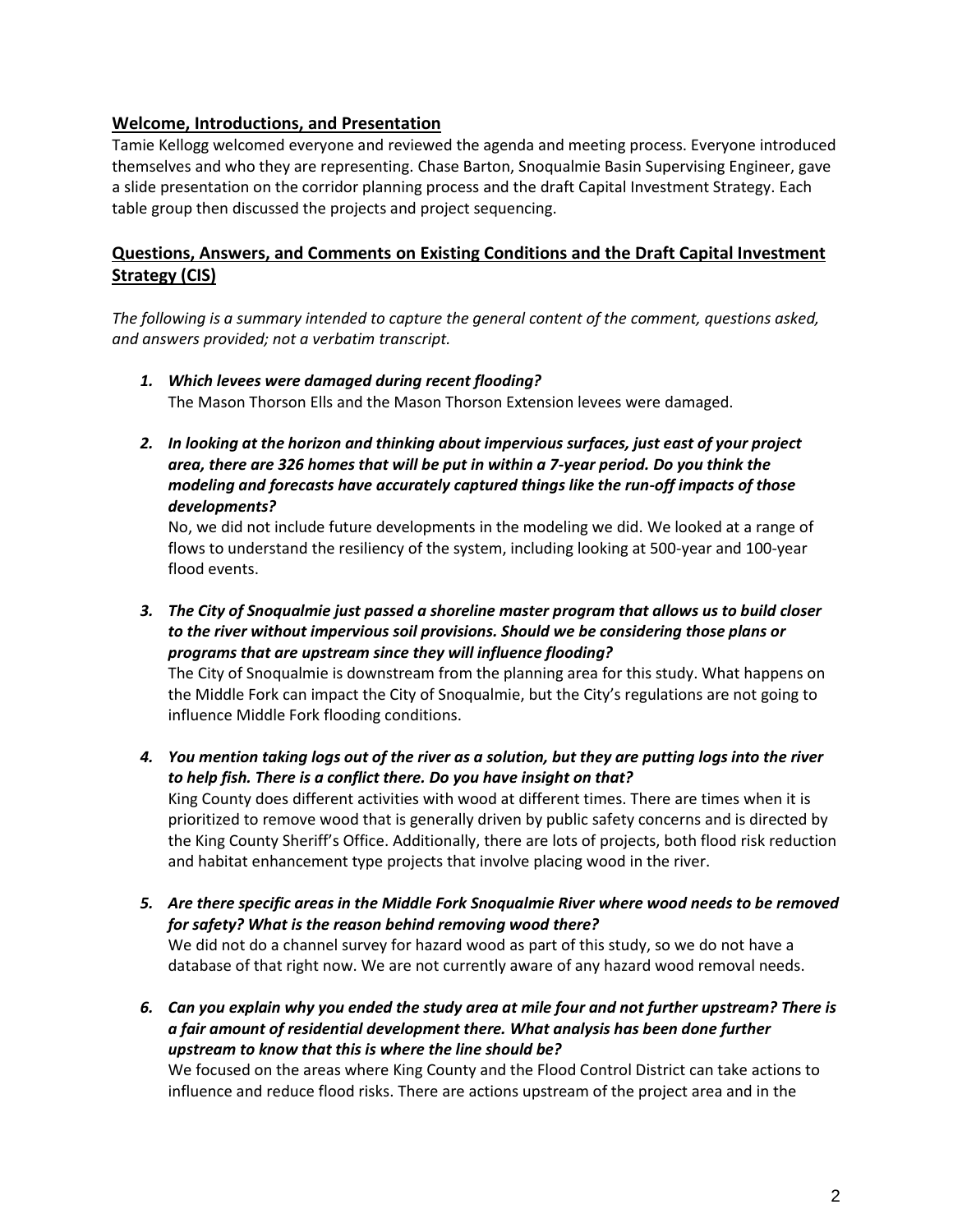upper watershed that could be complementary to the projects that we are proposing, but these are within areas generally outside of King County's jurisdiction. The types of actions that could be taken in those locations would not result in flood risk reduction benefits as directly as the actions that we are proposing.

*7. I do not know if the City of North Bend is doing this, but the City of Snoqualmie is taking areas out of the floodway putting them into the floodplain which changes the building codes. I am concerned about this development and impervious surfaces. You can put commercial buildings in the floodplain, whereas in the floodway, you can but it is harder. I am concerned that the water is going to be backed up by our progress. When you take all these apartments going up, normally you cannot put residential structures in the floodway, but you can in a floodplain. I feel it is wrong.* 

We did not include a review of the local jurisdiction floodplain regulations in the planning process.

*8. Along the lines of expanding the aperture of what we can do, when I look at this plan, it appears very reactionary to current problems. You have specific homes at risk, and I get that. But what are we doing longer term and what can we do upstream to mitigate problems in the future?* 

After the presentation, you will to get together with your table groups and talk about whether these are the right things to be considering, if we are we missing something, or is there something that our regional partners should be doing that is in cooperation with these efforts.

*9. Have the landowners whose properties are proposed to be acquired in project C in the CIS already been notified?*

We have not yet notified landowners.

*10. Did you include in your analysis different scenarios around climate change and how they will impact the results and projects?*

We did not do specific climate change analysis on this project. We did look at a range of river flows. We looked at a 100-year, the one percent annual probability flow, and we looked at a 500-year, which is a 0.2 percent annual probability flow. We tried to understand the variability and impacts associated with those types of flows and the robustness of the solutions we were considering. We used that range of variability approach to help understand different kind of conditions that we might experience in the future.

### *11. When you elevate homes, what is the height? One foot? Two feet? 10 feet?*

There are different regulations in different jurisdictions. In unincorporated King County, homes are elevated so that the first-floor elevation is three feet above the 100-year water surface flood elevation (Base Flood Elevation).

#### *12. So, how high are you raising it? Are you raising it six feet or a foot?*

The height of a home elevation depends on the relationship between the first-floor elevation and the 100-year flood elevation. It could be four feet; it could be eight feet. It depends on what the ground elevation is, where that house is sitting, and then what the base flood (100-year) elevation is. If you drive around this community, you can see homes that have been elevated to different heights, depending on the base flood elevation at that location.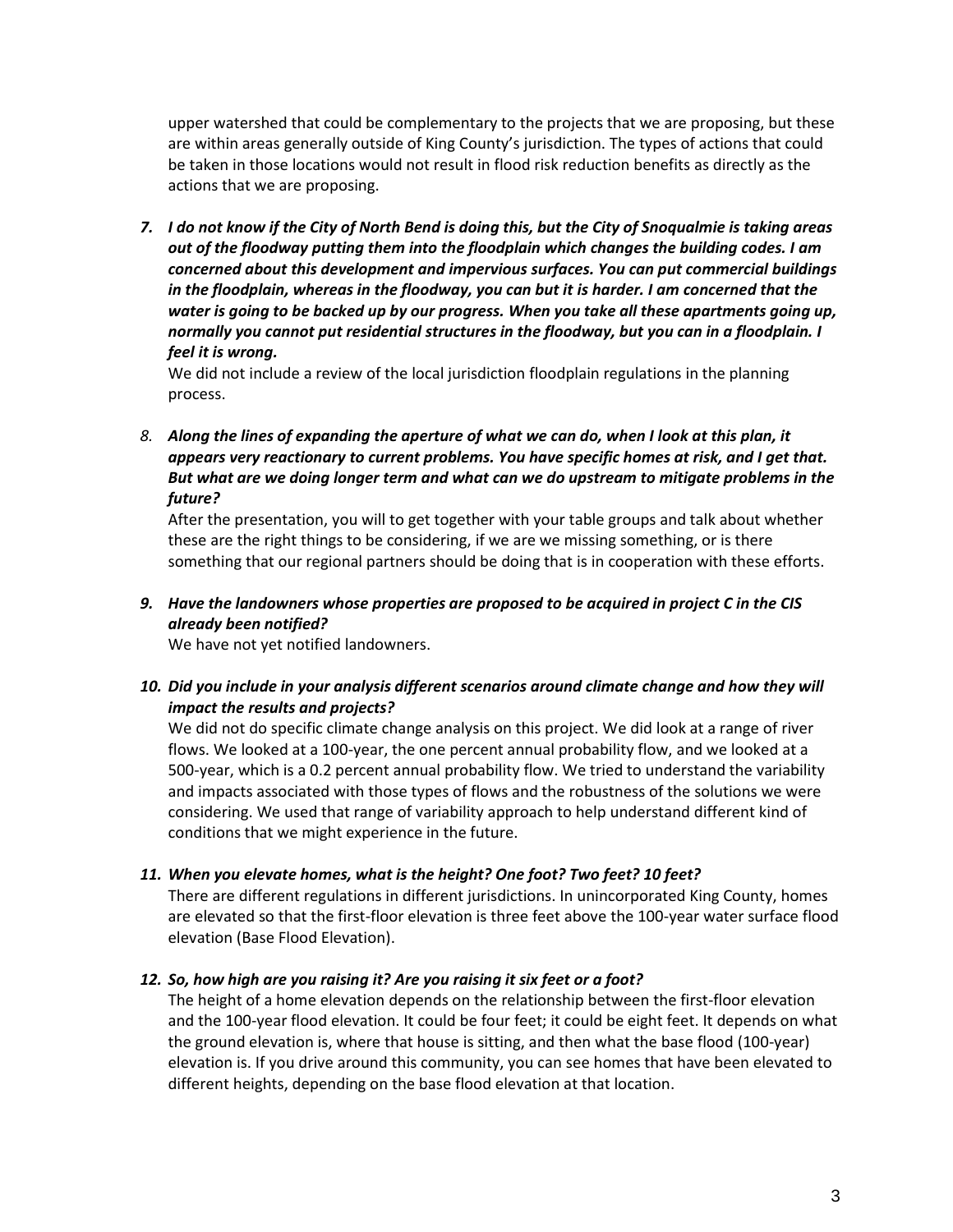*13. It looks like the Flood Control District has already put \$2.4 million in the CIP (A) for this year. Why are we waiting over six years to do these elevations?*

We are implementing up to 10 to 12 home elevations a year in the upper basin; two of those are planned each year for this area adjacent to the Middle Fork. This is a program that spans a wider area. The rate of implementation is influenced by staff availability and program size more so than funding availability.

### *14. Are all costs covered by King County?*

No, it is a cost share with certain cost limitations; the homeowner pays a 10 percent cost share.

### *15. A lot of the Snoqualmie elevation funding comes from FEMA.*

The vast majority of funding for home elevations implemented by King County comes from the Flood Control District. The Flood Control District also contributes money to the City of Snoqualmie's home elevation program. The City of Snoqualmie has multiple funding sources to implement their home elevation program. There is information on the King County website about the home elevation program. Visit the website for more information: https://www.kingcounty.gov/services/environment/water-and-land/flooding/buyout.aspx

### *16. Is the funding for the Flood Control District coming from the whole county? Are the residents upstream paying into the Flood Control District for most of the work that is occurring within these four miles?*

Yes, funding comes from a portion of property taxes collected countywide.

### *17. What are the tools in the sediment management program?*

Tools in the sediment management program include channel monitoring and gravel removal. An early-action project has been initiated as part of the Middle Fork CIS process to begin collecting channel monitoring data. This data will be used to evaluate trends in sediment deposition and channel bed elevation.

The Middle Fork has historically not been considered a river with widespread sediment aggradation, which is why it has not been a part of the King County program previously. There are two areas however, directly upstream from the Mason Thorson Extension and the Mason Thorson Ells levees, where large gravel bars persist and may be influencing local channel erosion and water surface elevations. Proposed projects to reduce flood risks at these two levees will incorporate the channel monitoring data and consider gravel removal among other potential solutions.

*18. The City of Snoqualmie is working on a special permit for a wastewater treatment plant and identifying the industrial sources of effluent coming into the plant. Some of those are recycling concrete and gravel pits. I do not know if we have any of that activity in this reach, and if we are looking at any permits from the Department of Ecology for that kind of activity, that might contribute to this kind of sediment. There was a presentation at the Snoqualmie Watershed Forum about reports of more people taking water out of the river to irrigate. I do not know if we are tracking how many people are pulling water out of the river in order to maintain crops. Will the sediment study include anything related to that?*

We did not look at water rights or water removal rights as part of study. We are not tracking this, and we are not aware of any water withdrawal points within this study area. We are more familiar with that in the lower Snoqualmie River basin, where there is active irrigation.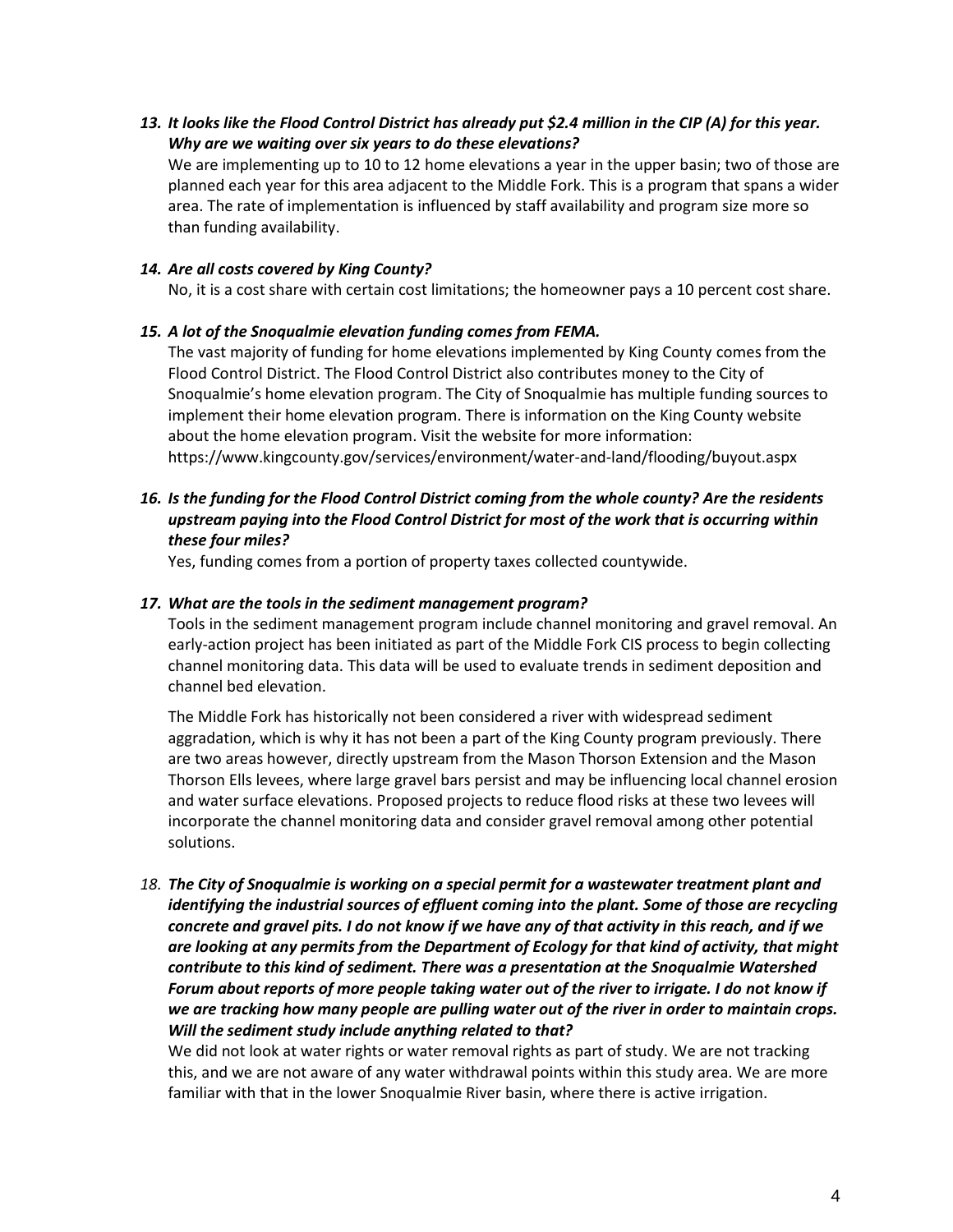- *19. In doing the sediment management analysis, I assume you will do a cost benefit analysis as part of it and look at habitat impacts. Will you include maintenance costs of doing that? If you start removing sediment and gravel, how often would you have to do it? Would it even be worthwhile to do it because of how often you would have to do it?* Right now, we are just beginning to collect data. Where this data is most likely to be applied is at the Mason Thorson Extension and the Mason Thorson Ells project areas. Any consideration of modifying the river channel or bank would occur as part of those projects. We would do feasibility studies and get a better understanding of alternatives as part of projects in those locations. If sediment management was one of those alternatives, that kind of analysis would be part of that project--the scope and duration of an action, what would be needed for permitting, if there are any mitigation actions that would be associated with it, and if there is anything that would need to happen in advance of that sediment removal.
- *20. Have you contacted any owners about acquisitions?* No, we have not yet.
- *21. Will you consider acquisitions in areas upstream?*

Yes. If properties meet the criteria for acquisition in the Flood Control District's Acquisition Policy, they may be considered for acquisition.

- *22. With this program and the efforts underway, there was a feasibility study you completed with the Army Corps of Engineers to determine what it would take to get them into the program. But, then in your proposed medium-term projects, you said that those two levees are also pinch points, causing significant sedimentation. And, at that later phase, you said you would be looking at the possibility of setting back or not extending those because of the sediment issue, and if you open that up, maybe you could move that material through and not have that sediment. Would that be a different project after you go through this feasibility study?* Yes. This does exactly what you are saying. There are longer term projects that would consider more major modifications.
- *23. Is that a good idea or is it a bad idea? It might be a bad idea to improve some of those and it might be a good idea to set them back or shorten them, so you do not have that sediment building up and causing flooding upstream.*

At the Mason Thorson Ells levee there are damages to the downstream end. We will consider repairing that facility, even though there may be a long-term plan to modify its footprint, because of what could be at risk from that damage. We have taken this sort of action on the Tolt River. In 2018, we repaired a levee where we are planning to do a major setback in the next five years. We do that sort of repair because there may be short-term risks that need to be mitigated until we can implement a larger project.

#### *24. Is it legal to remove sediment?*

It is legal to remove sediment in some circumstances. On the Cedar River, for example, there is a section of the river that is designated as a federal facility. It runs through Boeing and there has been some sediment removal activity on that river in the last five years.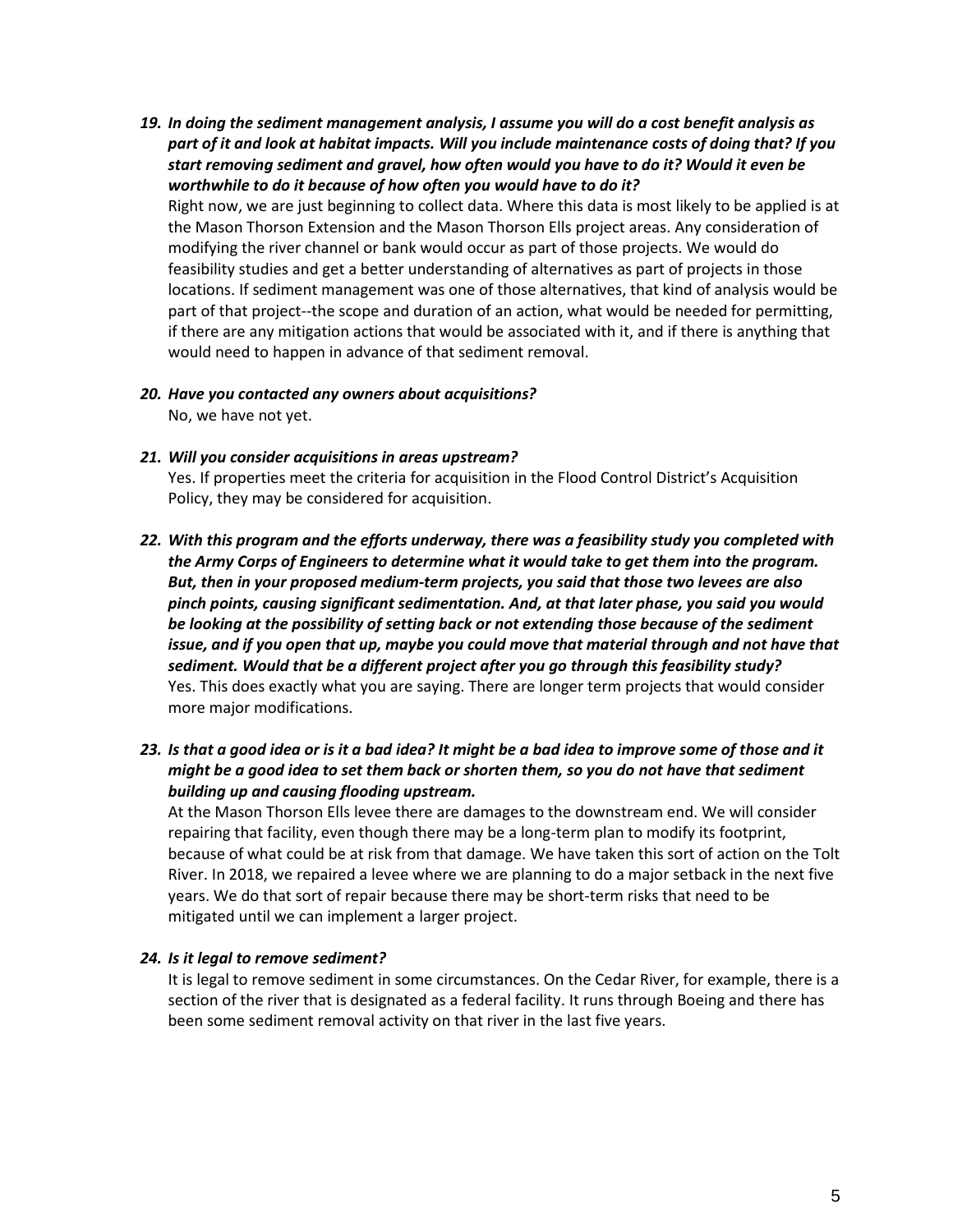On rivers like the Middle Fork, the Washington Administrative Code (WAC 220-660-170) that applies allows for sediment removal for flood risk reduction benefits, but that removal must also provide habitat benefits. It needs to be permitted as a one-time action and any required mitigation must be completed and demonstrated to be effective in advance of the sediment removal activity. There are a lot of conditions associated with any proposed sediment removal.

*25. Is it fair to say it is included, because in some extreme circumstances it could be done, but that it is extremely unlikely?*

It is unlikely in a lot of conditions, but there were some productive conversations in the October 2018 workshop about a possible side channel enhancement that could be both a sediment removal action and a side channel construction project. For long term success, there also needs to be a modification to the facilities that are constricting the channel to change the sediment depositional patterns and ensure the river does not fill back in with sediment. It is not totally off the table but needs to be considered in that context.

- *26. When talking about flooding, are you talking about one season of the year?* Yes, usually October-April.
- *27. In the proposed long-term actions, why is CIS item K in the long-term category? It seems like an easy no-brainer that might even be less expensive than other solutions.*

There are a couple of reasons. One, the flood risk reduction benefits of those actions in isolation are relatively limited. So, they do not raise to the same level of priority and benefit. In other projects like this, where people may have different priorities, we have sometimes split out those projects and identified a levee that a habitat partner may have interest in. If other partners bring funding to leverage some District funding, some projects can be accelerated.

Another consideration is compensatory storage. Currently, the removal of fill in one location and placement of fill in another location need to happen within the same time frame. There is a lost opportunity if you remove a lot of fill, and sometime in the future, you might want to put in fill for a beneficial action. You might lose the opportunity for compensatory storage.

*28. Can you provide some guidance on how big can we think upstream and downstream? I know you are restricted in your budgets, but the reason so much water comes flooding out of the Middle Fork is the history of logging that left a lot of bare banks, and we need more woody debris up there. Is focusing on that a waste of your time?*

That is a good thing to discuss in your small group and to write down, so that we have a record of it and other partners can think about broader scale actions. We have some limitations to the scope of what we, as King County and the Flood Control District, can do. That does not mean that it should not be considered and that we should not capture that as part of the process. We want to focus on what we can enact for beneficial change in the system.

*29. There is something I do not understand: the funding is coming from all the residents in the county, so what is the requirement that makes it so that we can only work on the areas that were developed in the 1960s, when we probably did not have the best ideas on how to manage flood control? It is so different from the way that transit or anything else is done. It seems as if we want to be looking at things from a broader perspective. Do you not have the authority to physically look beyond where the existing development has occurred?*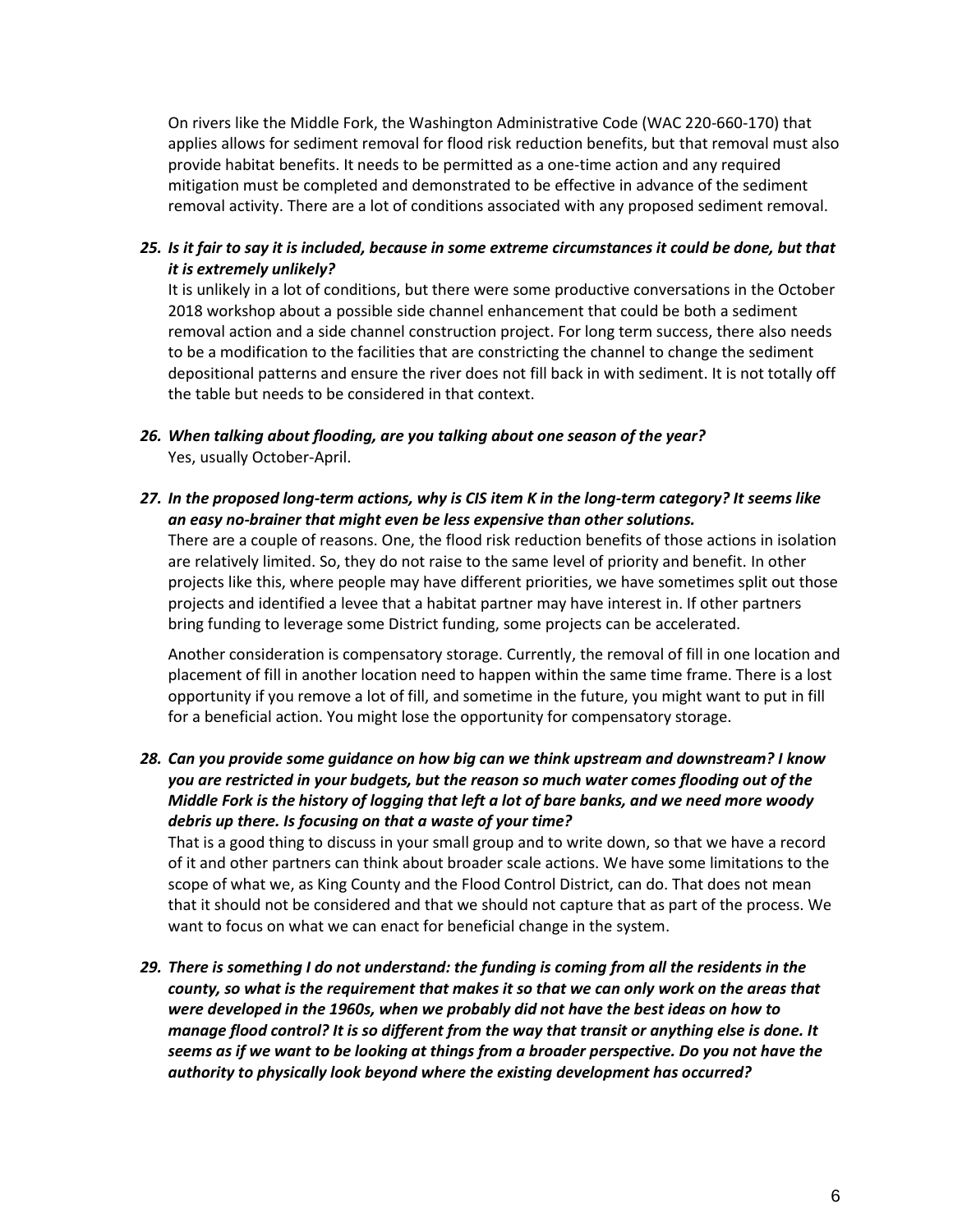This study focused on the areas where King County and the Flood Control District can take actions to influence and reduce flood risks. There are complementary programs and actions that can be taken in other parts of the basin, however, the area where our work is focused includes the areas where direct actions can be taken to reduce flood risks.

*30. Is there an actual geographic boundary that is part of the Flood Control District or is the County the Flood Control District?*

The Flood Control District geographic boundaries are the same as King County.

- *31. It seems to me that in today's world, we want to raise a heads-up just a little bit. We still may find that the biggest bang for the buck is fixing areas where the population is highest.*  We want to know if you have ideas about significant flood risk reduction benefits that could come from upstream.
- *32. Is there a relationship between property acquisitions and strategies for levee setbacks?* There are can a relationship between them, they are not unrelated. The property acquisitions that have budget authorization are the 18 properties that are in the severe channel migration hazard zone area. Some of those properties are located near the Mason Thorson Ells and Mason Thorson Extension facilities, and there are other properties near those facilities that, if the County were to acquire them, would allow for more flexibility. That funding is not just for those projects, and there might be other properties that we would need to acquire to have a full suite of options. Project C (Property Acquisitions) provides the budget authorization, should any of those property owners want to sell their properties to the County.
- *33. Have you had the chance to include any properties on the Land Conservation Initiative list?* All of the proposed 18 acquisition properties are included on the Land Conservation Initiative list.
- *34. When they were making changes at the I-90 intersection, they spent a lot of money putting in culverts. I know there is a state mandate to put in culverts, but is there an ability to look at that funding source for the work that you are doing here?*

We are not planning to seek state or federal funding for projects that involve culvert replacements. We are interested in partnering with the City of North Bend to implement culvert replacement projects.

### **Comments Provided at Meeting. If Related to a Specific Question, a Number is Provided**

*#2 - It seems that the area is growing faster than things like water rights can keep up with. We can make all these 10-year plans, but it feels as if reality is vastly outstripping our models and forecasts.*

*#6 - On the South Fork Snoqualmie River, you also stopped where the facilities stop and there are real potentials for enhancements upstream that should be a part of the conversation. It would be nice to know, as you gather all this data, are there wins upstream that may help gravel, or flow, or storage, or things like that? Or, are there homes with a serious threat? It seems like when you have the expertise, you should at least give 10 percent of the time to look beyond.*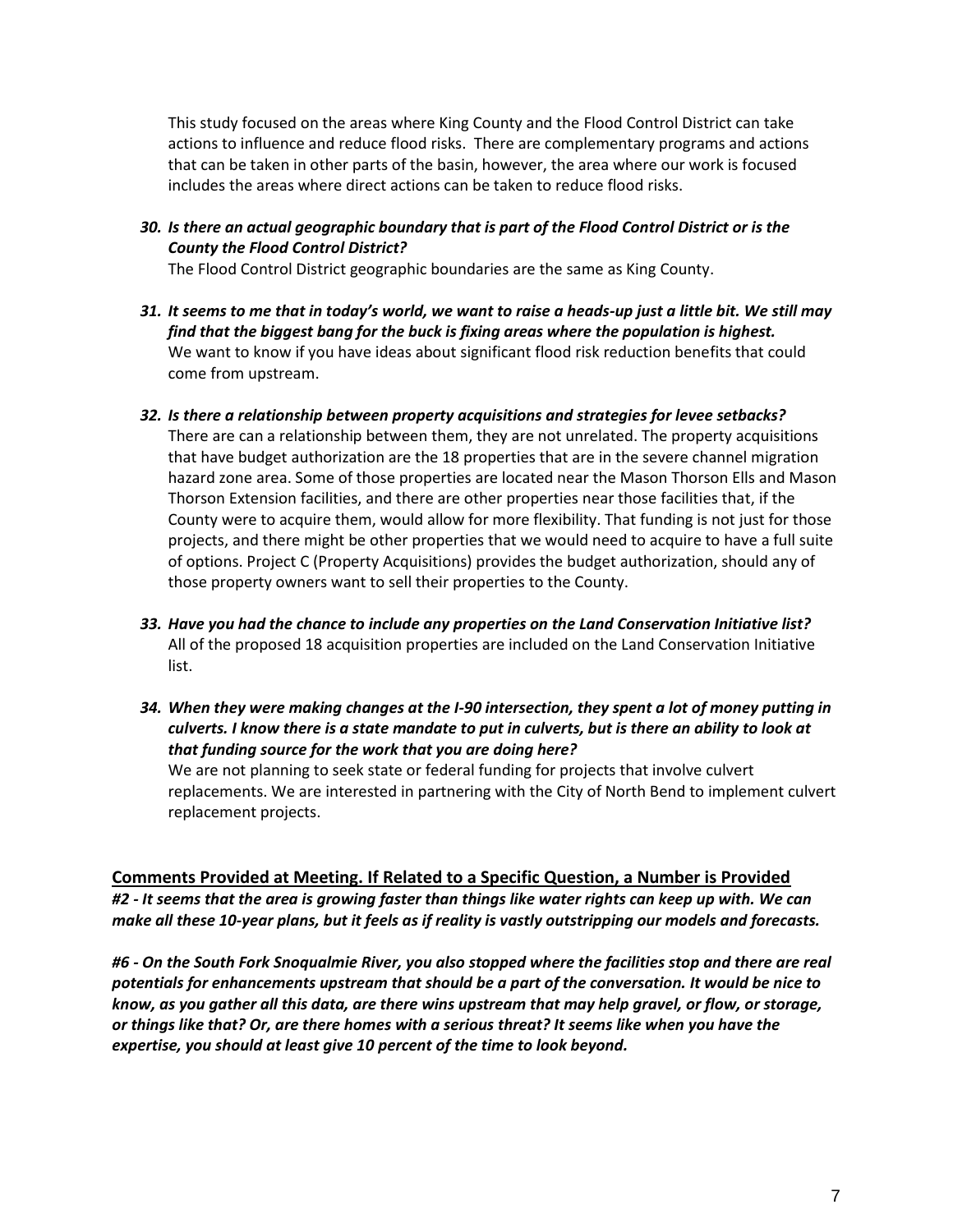### **Small Group Report Out Comments**

- It is important to focus on road safety. Also, a lot of these projects—like levee and other work needs to be tied to property acquisition. You must find places to have successes, so that successes can be seen. It is a great educational opportunity.
- Acquisitions should be a higher priority because prices are increasing, and it will get harder to buy.
- Current/planned development and impervious surfaces should be factored in, so that we can have relevant forecasting, going forward. We should have put steps in place to handle water 10 years ago, as opposed to just reacting to hot spots. If we do not change, we will have a continuous stream of hot spots.
- Landslide-derived sediment is a major contributor to sediment in river systems.
- Potentially we may have more forest fires like in California; we need to plan for it.
- When Middle Fork floods come from upstream, we need to replace the forest canopy.
- Along with acquisitions, we also talked about multiple goals and combining resources. For acquisition, we should look at properties that are relatively undeveloped so they could work as flood water storage and combine that with public access. If some properties are too expensive, we could buy the development rights. Levee setbacks and having more space for the river solves a lot of issues, and that should be the highest priority. Otherwise, we must continuously raise houses.
- Removing sediment can alleviate some pressure.
- For CIS items F and G (Floodplain Conveyance Improvements) we thought that was an awesome idea and we would not want it to be contained in a box. Seems like such an amazing opportunity to work with how water flows while also thinking about wildlife habitat and trails. Overlaying all of it together would create a beautiful place that also served a function.
- In looking at the map, if the Snoqualmie Valley Trail blocks water flow, there are places on either side where culverts can be put in underneath the trail.

## **Written Comments Submitted on the Draft CIS Projects and Sequencing during the Workshop Efforts Underway**

### • **A. Residential Flood Mitigation**

- $\triangleright$  Increase the number of home elevations per year; prioritize the 100-year flood, not the 500-year flood.
- $\triangleright$  Look at longevity when elevating homes; staircases on older elevations are falling apart and are unsafe.
- $\triangleright$  Continue to elevate homes to retain more affordable housing options.
- $\triangleright$  Reactionary; short term solution which is not solving the problem.

### • **B. Channel Monitoring and Sediment Management Program**

- $\triangleright$  Not sure how feasible this option is given regulations.
- $\triangleright$  Prioritize if gravel will not return right away.
- $\triangleright$  Is it worth it? River fills in with sediment each year. Only evaluate at pinch points.
- ➢ Update Channel Migration Zone maps using current LIDAR data.
- $\triangleright$  Consider spending money upstream on woody debris and road removal See Forest Service Wild and Scenic River Management Plan for their proposal – more impact, less money, outside residential concerns; flexible use of money to solve the problem by expanding project boundary.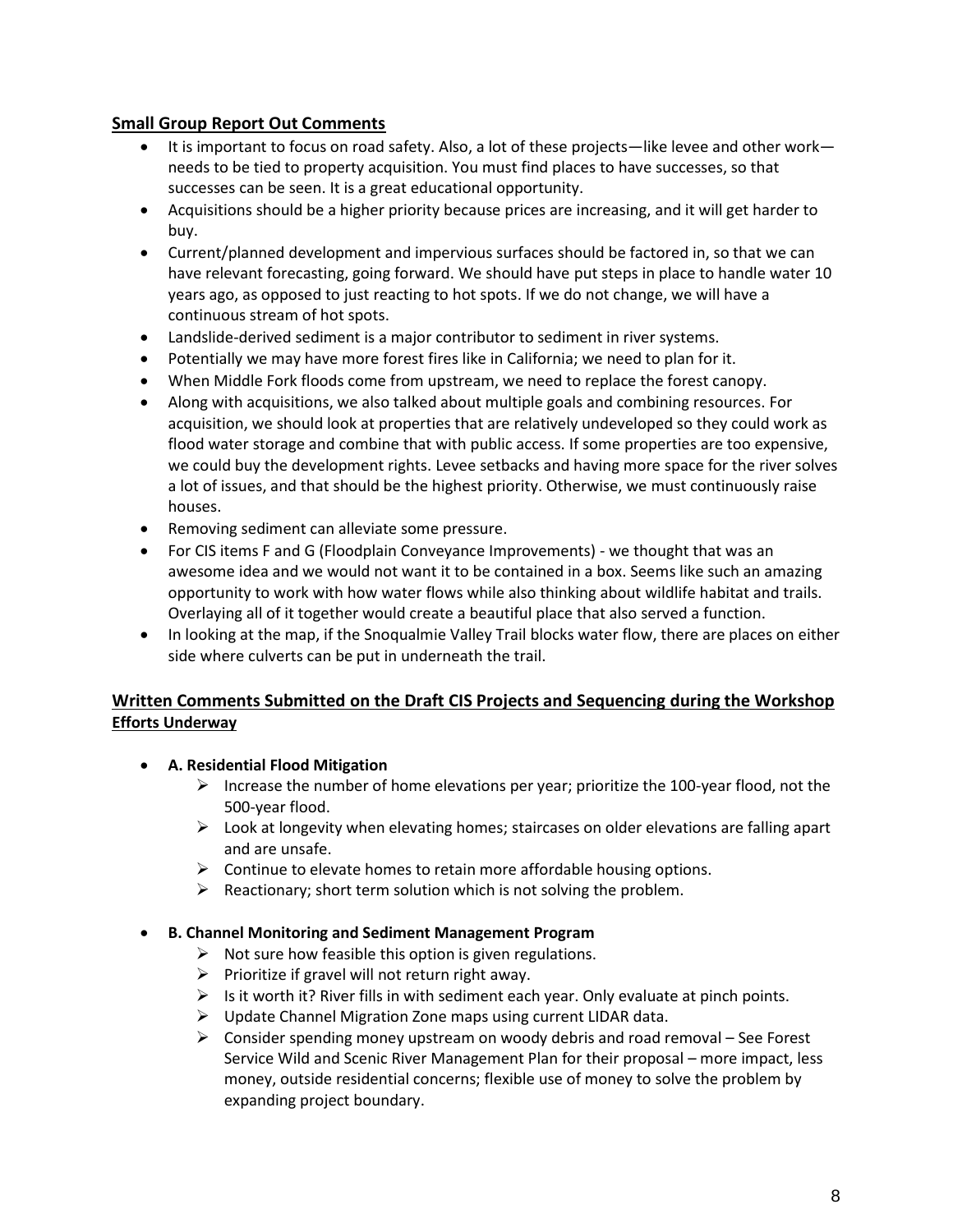- $\triangleright$  Prioritize levee setbacks as a solution to sediment issues; allows storage and natural sediment recruitment, also allows for natural recruitment of large woody debris.
- $\triangleright$  Involve the community in documenting channel changes (private drones, photos); consider targeted use of limited sediment removal such as  $428<sup>th</sup>$  Bridge over the North Fork Snoqualmie River.

# • **C. Property Acquisition**

- $\triangleright$  Include properties on Land Conservation Initiative (LCI) list; include properties beyond 18 identified.
- $\triangleright$  Consider broader scope for property acquisition.
- $\triangleright$  Obtain easements if acquisition is not desired by property owner.
- $\triangleright$  Prioritize properties that are next to the river and that are not yet developed to provide flood storage capacity, public access, and levee setbacks.
- $\triangleright$  Look for opportunities to combine funding sources from other departments and agencies for multiple benefits (recreation, flood, wildlife, fish, etc.).
- ➢ Shift money to E or F.
- $\triangleright$  Be strategic for success and find a willing seller/landowner to be your advocate.
- $\triangleright$  What is the timeline for engaging with landowners if funding is set aside?
- $\triangleright$  Build in negotiation flexibility for the bigger opportunities.
- $\triangleright$  Continue acquisitions around Three Forks (e.g., farms in floodplains); meet with NGOs about funding.

### • **D. U.S. Army Corps of Engineers Public Law (PL) 84-99**

- $\triangleright$  Could conflict with medium-term actions.
- ➢ Concerned this will lock county into Corps' regulations and doesn't help habitat.
- $\triangleright$  Need a better understanding of costs to property owners and all government agencies.

### **Near Term Actions**

- **E. SE Mount Si Road Isolation Risk Reduction**
	- $\triangleright$  Very important action for health and safety of 415 homes; cost is reasonable and safety benefit is huge. Move to efforts underway.
	- $\triangleright$  Higher priority than A and C.
	- $\triangleright$  Consider second bridge to provide access.
	- ➢ Will climate change be incorporated into analysis? Be conservative and oversize.
	- $\triangleright$  Land acquisitions should be a higher priority; add a pedestrian bridge.
	- $\triangleright$  Look at opening old relic channels to assist in draining following flooding.

### • **F. Floodplain Conveyance Improvements (Phase 1)**

- $\triangleright$  Good for a near-term action.
- $\triangleright$  Concerned that cross valley road with undersized culverts, if opened, may increase flooding downstream.
- $\triangleright$  Fix roads that are not fish or flood friendly; work with city to be more aggressive here.
- $\triangleright$  Ensure culverts are sized for fish; incorporate climate change considerations.
- $\triangleright$  Consider wildlife corridors to connect South and North Fork Snoqualmie rivers.
- $\triangleright$  Why just the boxed area on the map? Expand the area.
- $\triangleright$  City of North Bend needs funding to replace culverts in the Silver Creek neighborhood; City of North Bend can provide staff resources to support planning, management, design, and implementation of these projects.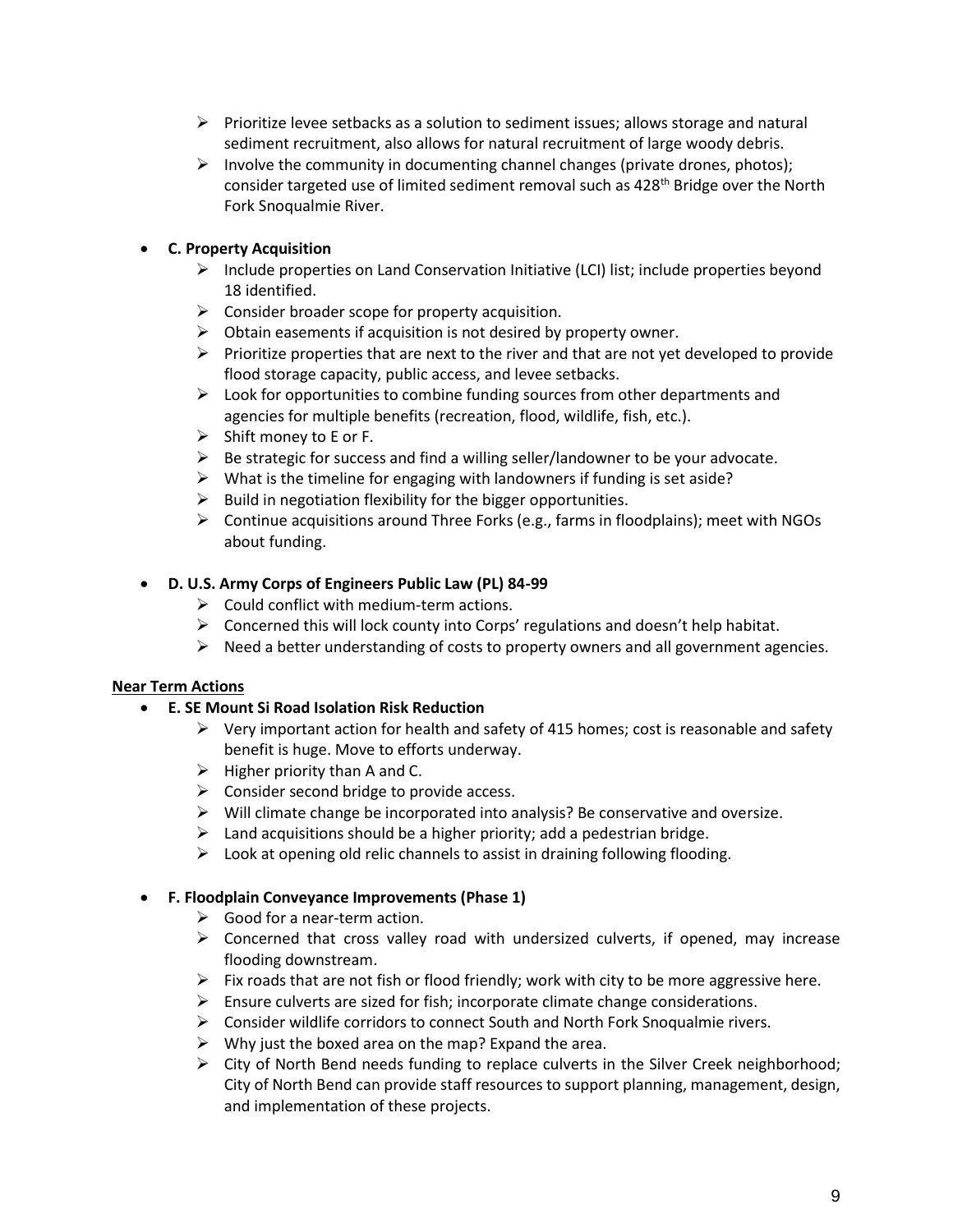- $\triangleright$  This should be a priority due to high density residential development in the area.
- $\triangleright$  Work with a landscape architect to envision water swales as beautiful elements that provide habitat and trees.

### **Medium Term Actions**

- **G. Floodplain Conveyance Improvements (Phase 2)**
	- $\triangleright$  Acquisitions should be a higher priority.
	- ➢ Install culverts through Snoqualmie Valley Trail to allow flow.

### • **H. Mason Thorson Extension Risk Reduction**

- $\triangleright$  Focus on levee setback.
- $\triangleright$  If willing landowners, move this action to near term.
- $\triangleright$  Move up due to development pressure; buy development rights.

### • **I. Mason Thorson Ells Risk Reduction**

- $\triangleright$  Focus on levee setback.
- $\triangleright$  If willing landowners, move this action to near-term.
- $\triangleright$  Concerned about land ownership; why invest so much money at this site?

### **Long Term Actions**

- **J. 428th Ave SE Road Isolation Risk Reduction**
	- $\triangleright$  For safety reasons, move this action forward; should be a higher priority.
	- $\triangleright$  This road is used by people from North Bend traveling north, not just Ernie's Grove or Moon Valley.
- **K. Increase Flood Storage and Conveyance**
	- $\triangleright$  Move forward, if you can.
	- $\triangleright$  Can a good estimate of the amount of water being stored be calculated? Could qualify for Ecology's Hirst funding.
	- $\triangleright$  This should be a higher priority.

### **Capital Investment Strategy – Overall Sequencing**

- Revetment/levee improvements or modifications should be prioritized earlier to prevent future battles with new housing developments neighboring the facilities.
- Is an opportunity cost type consideration taking place? Can the money be used so quickly?

### **Other Comments**

- Broaden the scope of the project area; the Flood Control District is funded by all residents and should look at the entire watershed for flood reduction benefits, including areas upstream of the lower four miles.
- Focus on road removal and restoration upstream.
- Prioritize acquisitions and levee setbacks.
- How many, so far, unconsidered impacts to flooding might be on the way (development, fire, natural hazards)?
- Consider landslides if not addressed through other programs.
- City of Snoqualmie spent \$1 million on stabilizing a hillside next to Ernie's Grove for the City's primary water source; after heavy rains slopes are sliding/eroding.